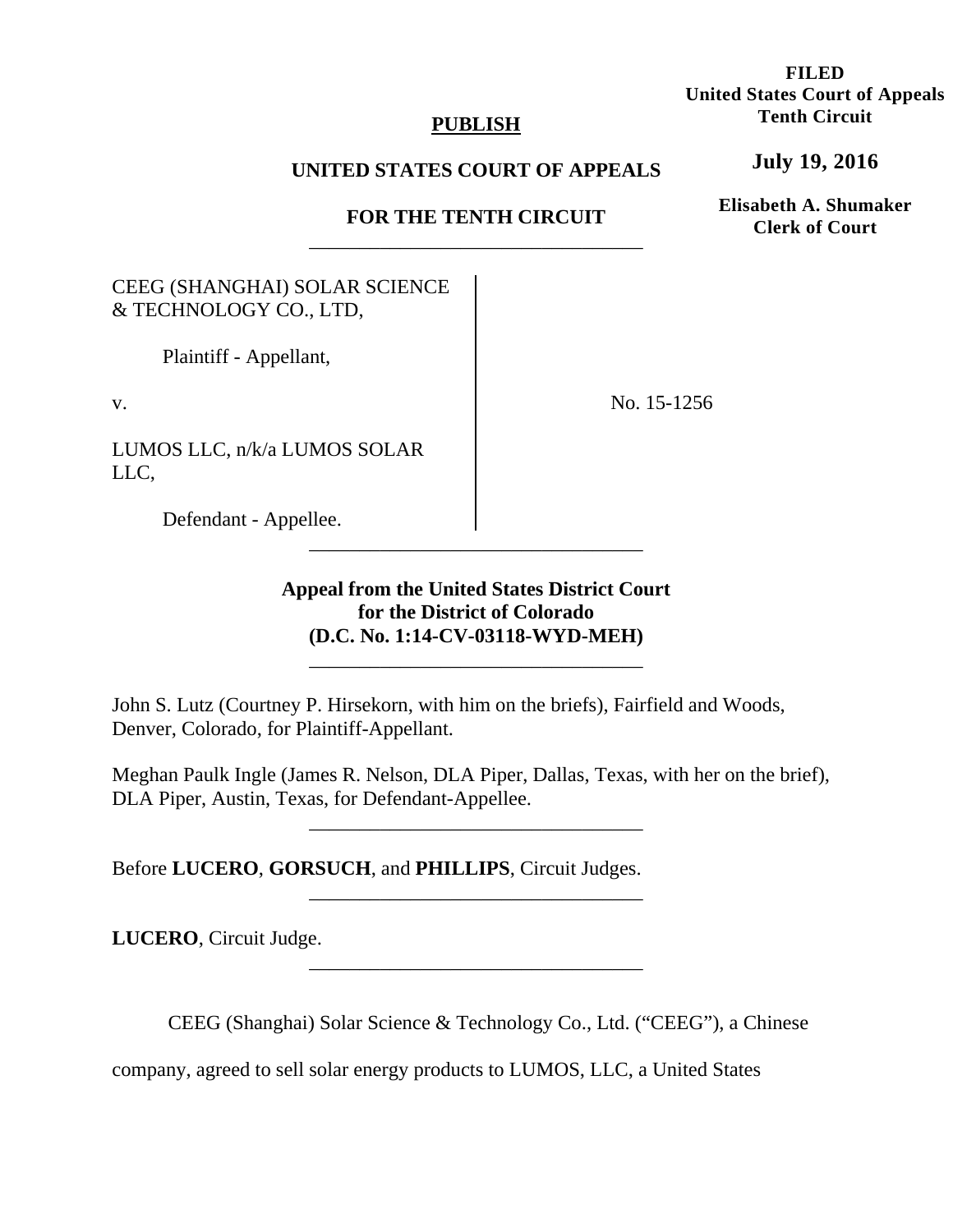company. After receiving certain shipments, LUMOS filed a warranty claim alleging workmanship defects, and refused to remit the balance due. After two years of fitful negotiations, CEEG filed an arbitration proceeding pursuant to the parties' agreements. Although the parties had communicated exclusively in English to that point, CEEG served LUMOS with a Chinese-language notice of the proceedings, and LUMOS did not immediately realize what the notice was. After the arbitration panel ruled in its favor, CEEG moved for the district court to confirm the award. LUMOS filed a motion to dismiss, arguing that the Chinese-language notice caused it to miss the deadline to participate in appointing the arbitration panel. The district court granted the motion, finding that the notice was not reasonably calculated to apprise LUMOS of the arbitration proceedings. We agree. Exercising jurisdiction under 28 U.S.C. § 1291, we affirm.

### **I**

CEEG is a solar panel manufacturer in China. LUMOS is headquartered in Colorado and sells solar energy products to consumers. On June 29, 2009, CEEG and LUMOS entered into a Co-Branding Agreement (the "Agreement") under which LUMOS agreed to order a certain minimum quantity of solar products from CEEG over a period of three years. The Agreement set forth terms related to pricing, payment, packaging, and delivery. It also contained a warranty provision guaranteeing that CEEG would deliver conforming goods. Under the Agreement, details regarding individual orders were to be set forth in subsequent purchase contracts. The Agreement provided that "all documentation, notices, judicial proceedings, and dispute resolution and arbitration entered into, given, instituted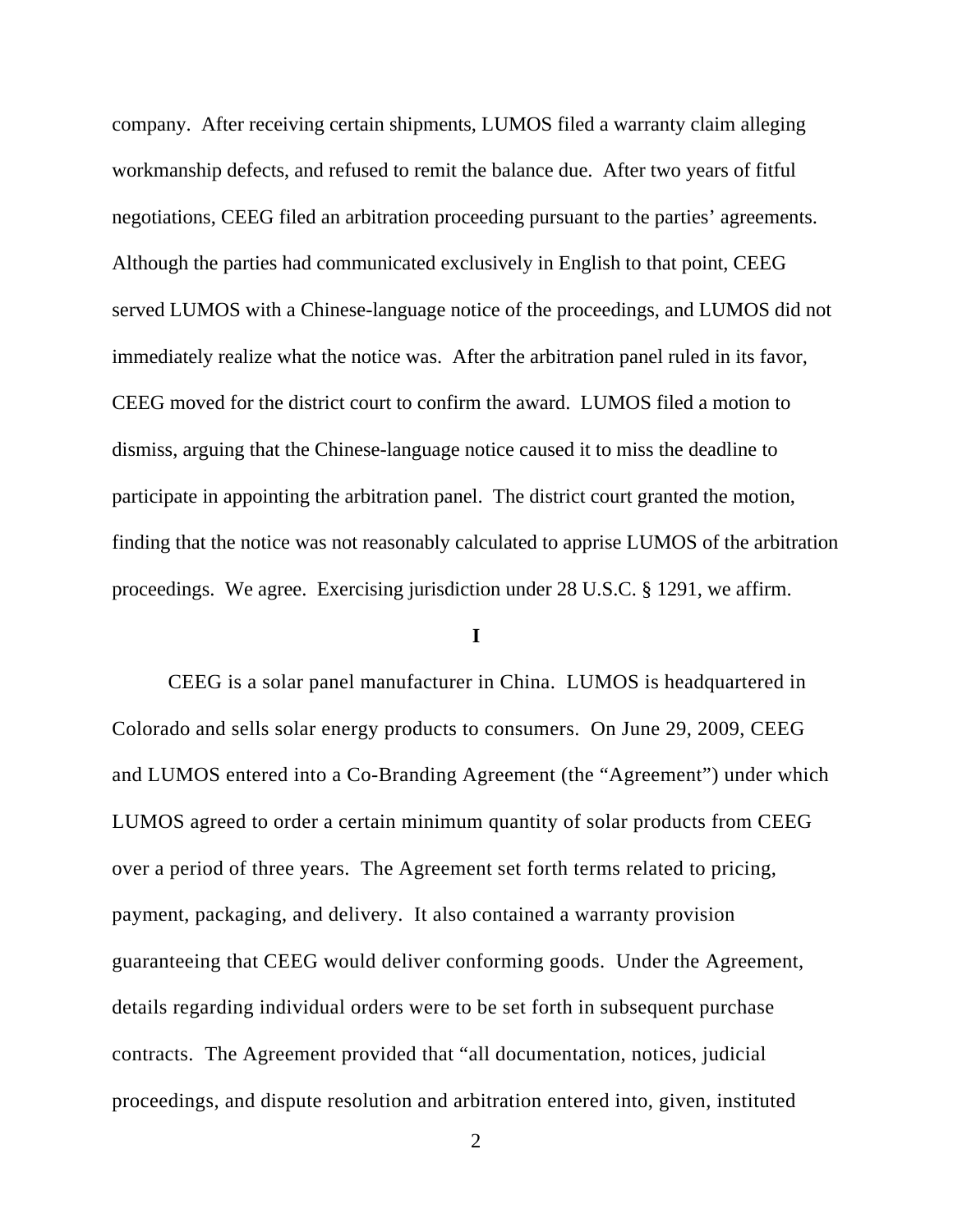pursuant to, or relating to, this Agreement be drawn up in the English language." It also provided that any disputes would be subject to arbitration by the China International Economic and Trade Arbitration Commission ("CIETAC").

On May 14, 2010, CEEG and LUMOS executed a Sales Contract (the "Contract"), which provided that after receiving a deposit payment, CEEG would deliver certain solar products to LUMOS. LUMOS was required to pay the remaining balance within sixty days of shipping. As did the Agreement, the Contract contained a provision that CIETAC would resolve any dispute. However, unlike the Agreement, the Contract did not stipulate that arbitration proceedings would be in English, and instead indicated only that any arbitration "shall be conducted in accordance with [CIETAC's] arbitration rules." Under CIETAC's arbitration rules, if "the parties have agreed on the language of arbitration, their agreement shall prevail. In the absence of such agreement, the language of arbitration . . . shall be Chinese or any other language designated by CIETAC having regard to the circumstances of the case." CIETAC Rules art. 71 § 1. The Contract also stated if its Chinese and English versions conflicted, the English version would govern. Additionally, although the Contract did not contain a warranty provision, it did provide that LUMOS could file a "quality discrepancy" claim within thirty days of receiving the goods.

LUMOS made the deposit payment and CEEG delivered solar products in two shipments. LUMOS alleged that the delivered goods were defective. LUMOS thus filed a warranty claim with CEEG, stating that it would not pay the outstanding balance of \$1,372,445.10 until the warranty claim was addressed. A CEEG manager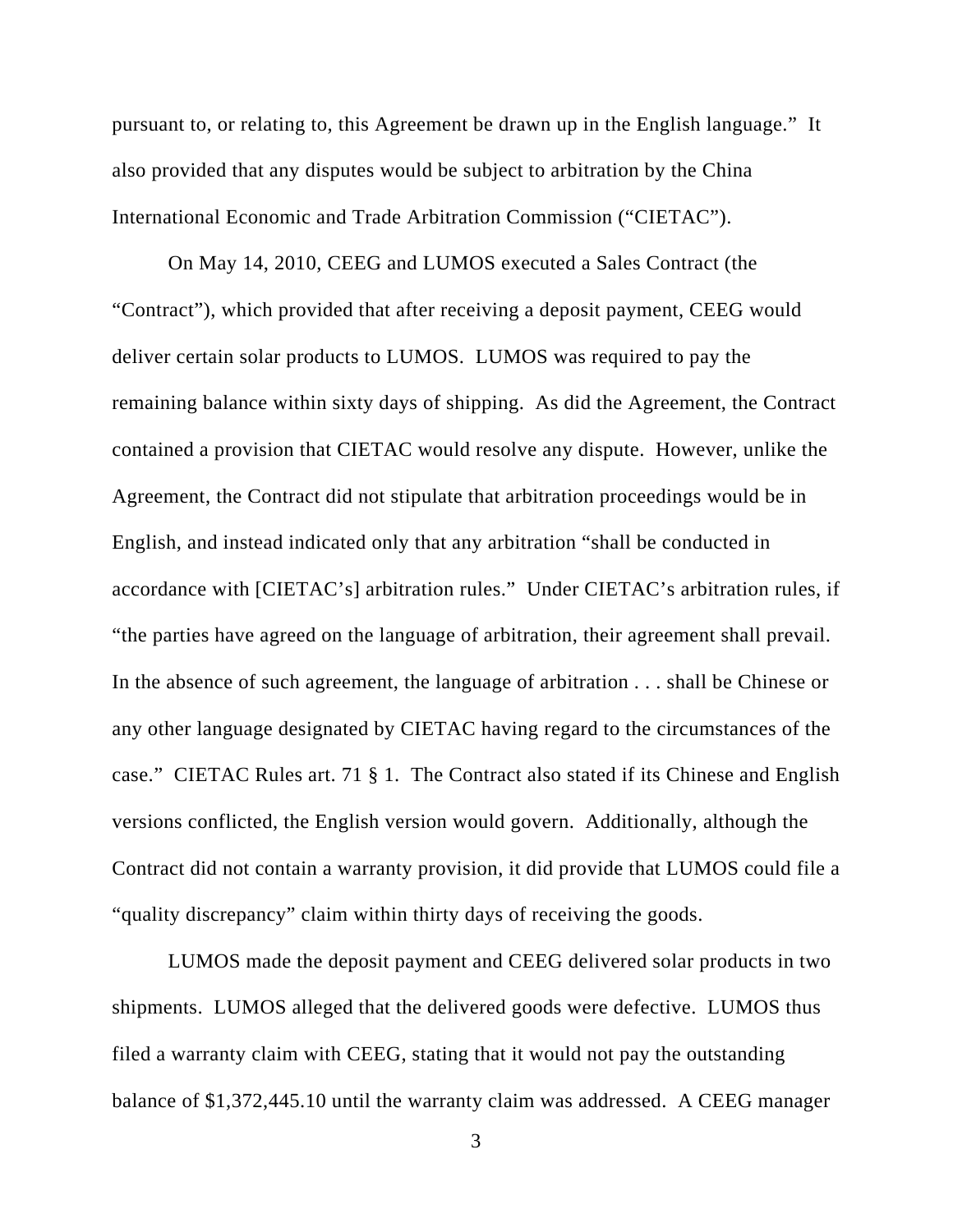advised LUMOS to replace defective panels using LUMOS' existing inventory, indicated "there is no problem for replacing," and explained that "[r]eplacing panels definitely need [sic] to be done ASAP, no matter what is the final settlement." Based on these comments, LUMOS used product from its inventory and requested replacement product, but never received substitutes from CEEG.

Over the following two years, the companies exchanged numerous emails about the allegedly defective goods. In May 2011, CEEG performed an on-site inspection. The inspector confirmed the modules were defective, but CEEG did not act to remedy the defects. Instead, on December 19, 2012, CEEG sent a letter demanding payment and threatening legal action. LUMOS responded that it was withholding payment pending resolution of the warranty claim. In a January 24, 2013 letter, CEEG stated its belief that the warranty claim arose under a different purchase contract and could not excuse a payment obligation under the Contract. The January 24 letter again demanded payment and asserted that failure to pay would result in an arbitration claim filed with CIETAC. On the same day, LUMOS responded with an email in which it again declined to pay and requested good-faith efforts to resolve the warranty claims outside of arbitration. The email also stated that it would "fight to protect [LUMOS'] interests . . . with the full the [sic] force of our legal council [sic] and the resources available to us from the US Department of Commerce and the International Trade Commission." CEEG filed its arbitration claim with CIETAC on March 22, 2013.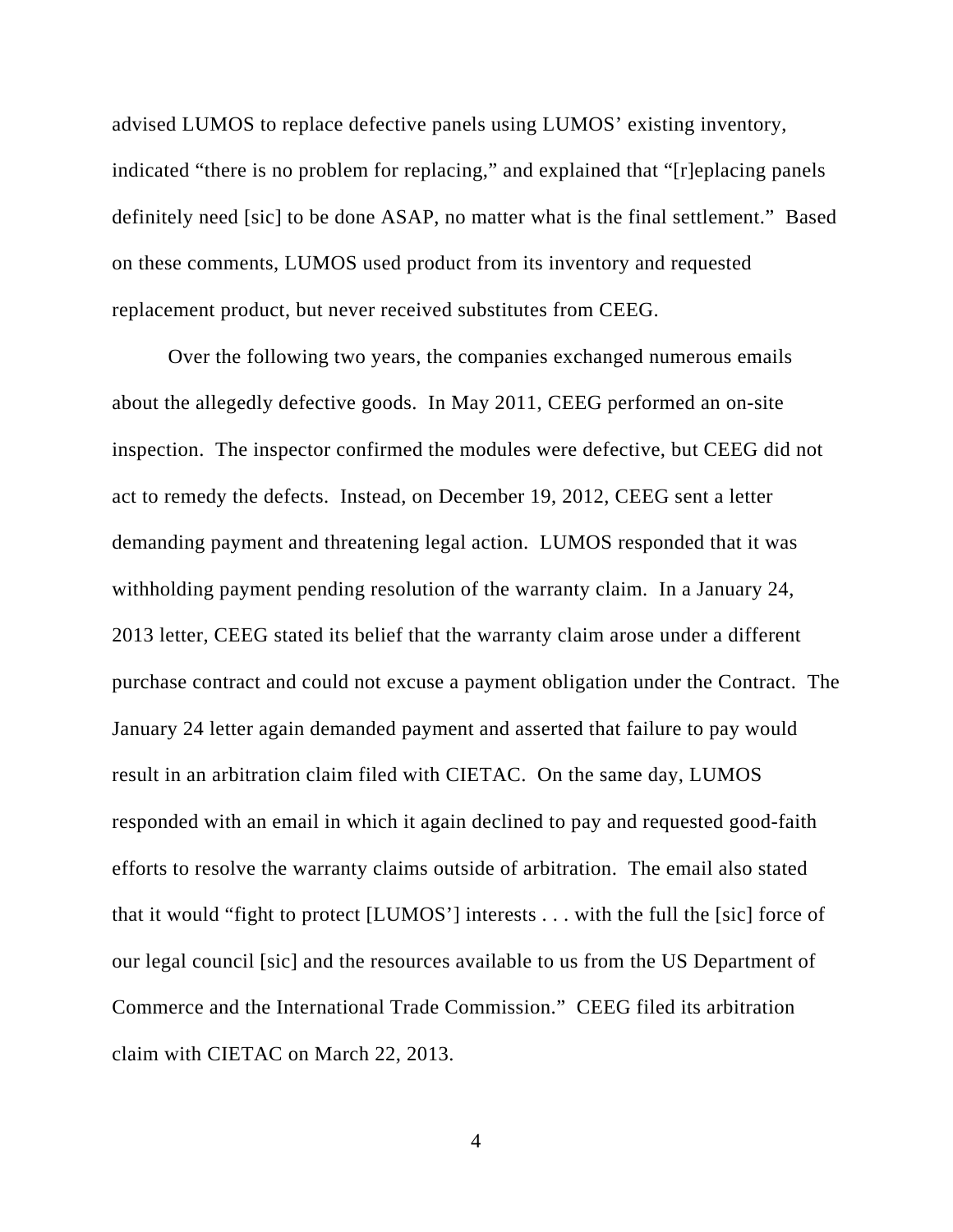On April 4, 2013, an arbitration notice and other documents were delivered to LUMOS. The documents were entirely in Chinese, except that the name of CEEG's counsel appeared in English and the numerical value of the outstanding payment (\$1,372,445.10) appeared in Arabic numerals. Although the shipping label identified CIETAC as the sender in English, LUMOS claims its executives never viewed the label. Thus, LUMOS did not realize that the documents purported to constitute notice of arbitration. Scott Franklin, LUMOS' CEO, set the Chinese letter aside and made a note to follow up with CEEG.

LUMOS had fifteen days after receiving notice to appoint an arbitrator. CIETAC Rules art. 25. But because LUMOS did not realize the documents were a notice of arbitration, it did not respond within that window. On May 7, 2013—after the appointment window had closed—Franklin sent an email to CEEG offering to settle the dispute, and attaching a copy of the Chinese documents with a note that LUMOS could not understand the documents. CEEG's counsel responded in an email, stating:

the letter you received was from CIETAC, the arbitration institution to which Lumos [sic] agreed in its sales contracts with CEEG . . . . The contractual arbitration clause did not specify a language for the arbitration and the CIETAC default language is Chinese. Your company has been sued in arbitration in China. I recommend you seek counsel and avoid the risk of an adverse award for failure to defend your company in the arbitration.

In the email, counsel stated she would send the settlement proposal to CEEG for consideration. On May 20, Franklin asked for a response regarding the settlement proposal. CEEG rejected the offer.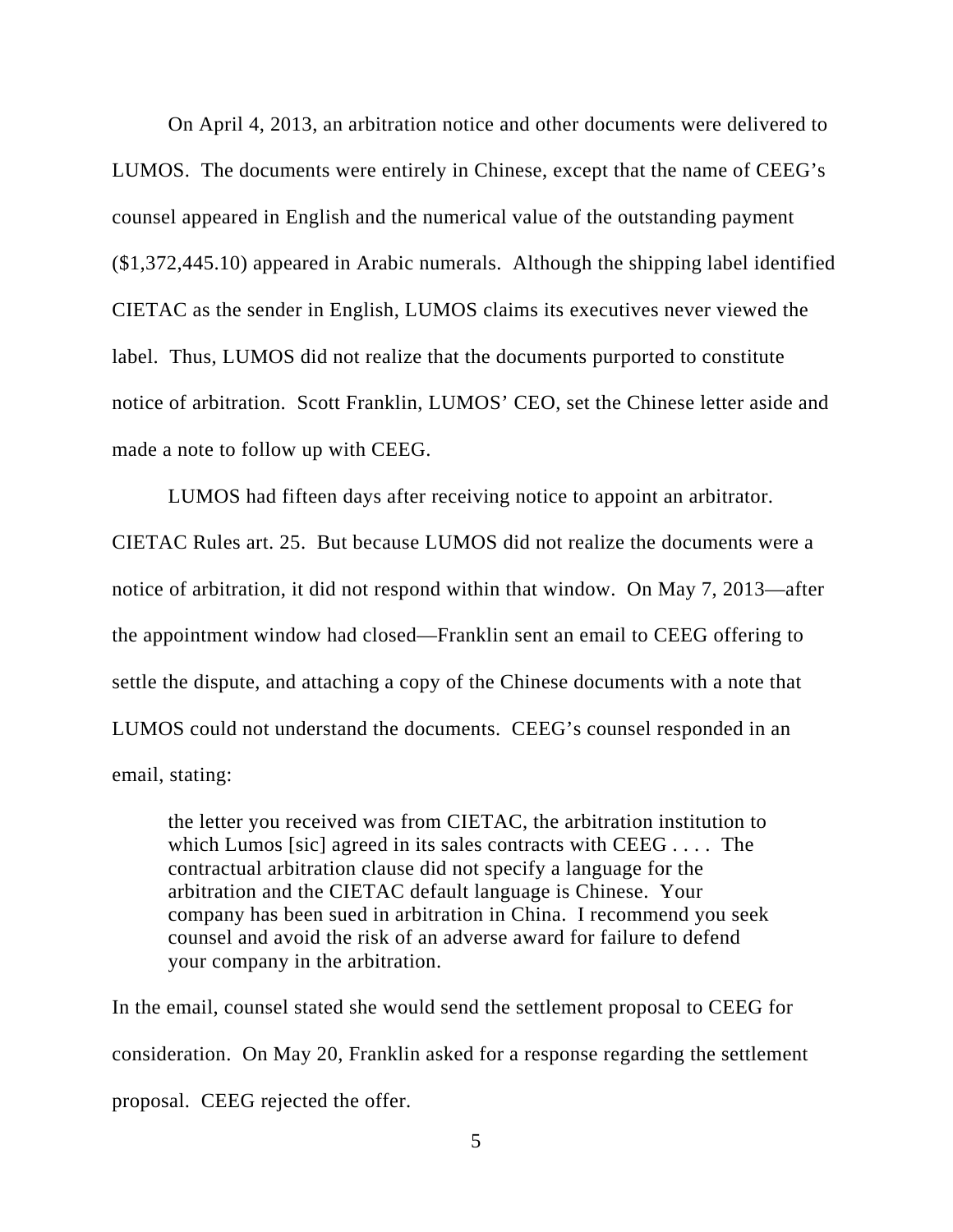After receiving actual notice of the arbitration, LUMOS worked diligently to secure Chinese counsel for the arbitration proceedings. The process of securing counsel was complicated, and took several weeks to complete. Meanwhile, on May 27, 2013, CIETAC and CEEG appointed arbitrators without input from LUMOS.

On June 20, 2013—a week prior to the scheduled arbitration—LUMOS' counsel recommended that Franklin request a two-month extension to prepare for the arbitration. The arbitrators granted the extension, rescheduling the hearing for September 14, 2013. At the hearing, which was conducted in Chinese, LUMOS argued that the defects in delivered goods relieved LUMOS of its payment obligation under the Agreement's warranty provision, which should be read to apply to the Contract. However, the arbitration panel disagreed that the Agreement's warranty provision applied, holding that the two contracts "are not consistent in terms of such important clauses as quantity, delivery, [and] payment of the contractual subject matters" and thus "[i]t cannot be concluded that the Sales Contract refers to a contract for a certain batch under the Co-Branding Agreement." It held, "the stipulations concerning quality assurance and warranty period under the Co-Branding Agreement quoted by [LUMOS] have no binding force on the Sales Contract." The panel also observed that CIETAC had jurisdiction under the arbitration clauses in the Contract, not the Agreement, and thus the Agreement did "not fall within the scope of trial of this case." Accordingly, it concluded LUMOS could not raise its warranty defenses. On June 13, 2014, the panel determined that LUMOS had breached its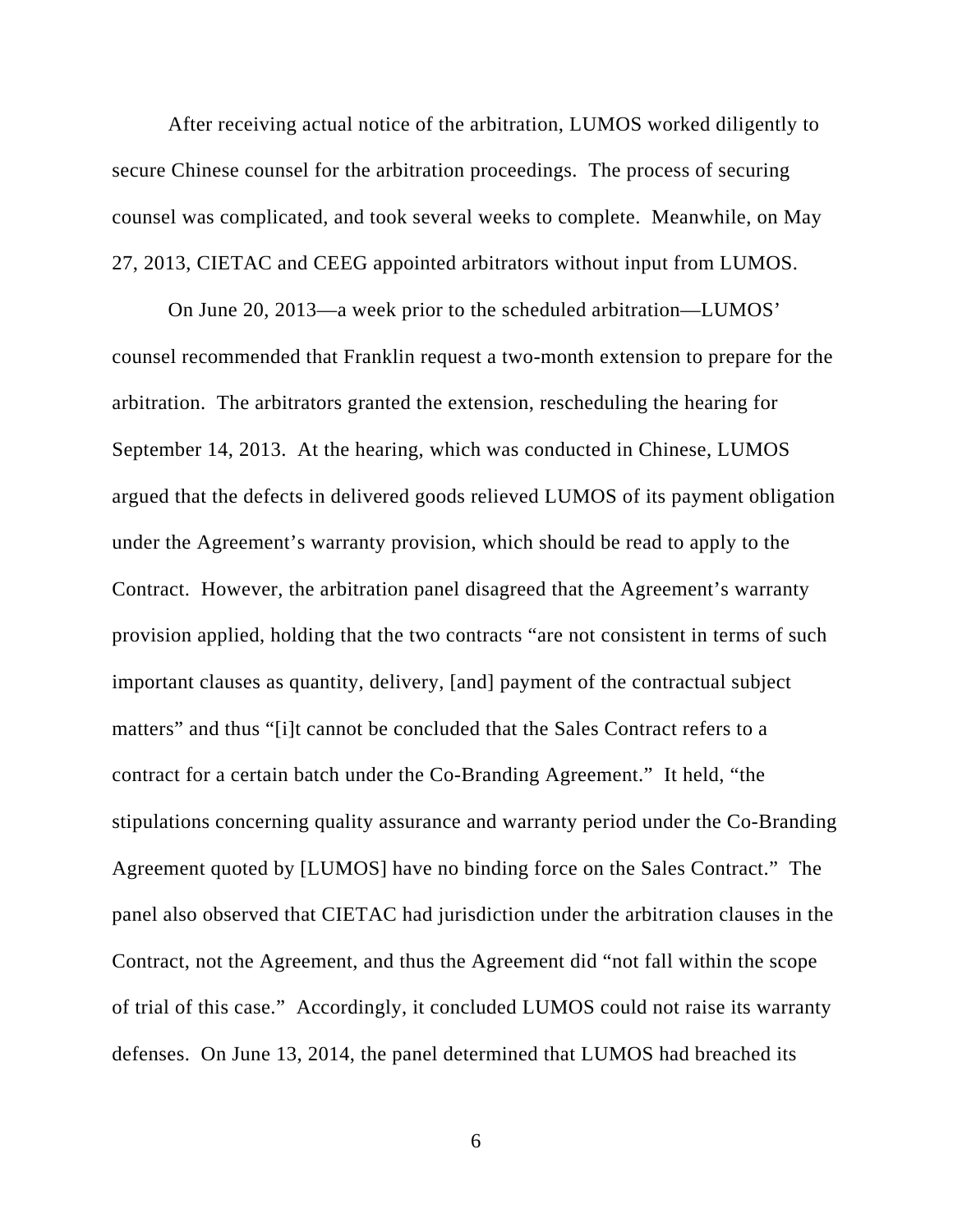payment obligations and ordered it to pay the outstanding principal plus interest, costs, and attorneys' fees.

CEEG then moved for confirmation of the arbitration award under the Federal Arbitration Act, 9 U.S.C. § 1 et seq., and the Convention on the Recognition and Enforcement of Foreign Arbitral Awards (the "New York Convention"). See New York Convention, art. IV, June 10, 1958, 21 U.S.T. 2517 (a party may apply "for recognition and enforcement" of an arbitral award subject to the Convention). LUMOS filed a motion to dismiss, arguing, inter alia, that the notice of the arbitration proceedings was insufficient and violated the due process exception to enforcement under the New York Convention. The district court agreed that the Chinese-language notice was not reasonably calculated to apprise LUMOS of the proceedings because all interactions between CEEG and LUMOS up to the point of the arbitration notice had been in English, and both the Agreement and the Contract reinforced that interactions between the parties were to proceed in English. The court also observed that the Agreement's choice of language provision should have governed the arbitration because that document was the "master agreement" which served as an "umbrella" setting forth the terms for LUMOS' and CEEG's business relationship. Thus, the district court denied the motion to confirm the arbitration award, and granted the motion to dismiss with prejudice. This appeal followed.

#### **II**

In reviewing a district court's decision regarding confirmation of an arbitration award, we review legal questions de novo and factual findings for clear error.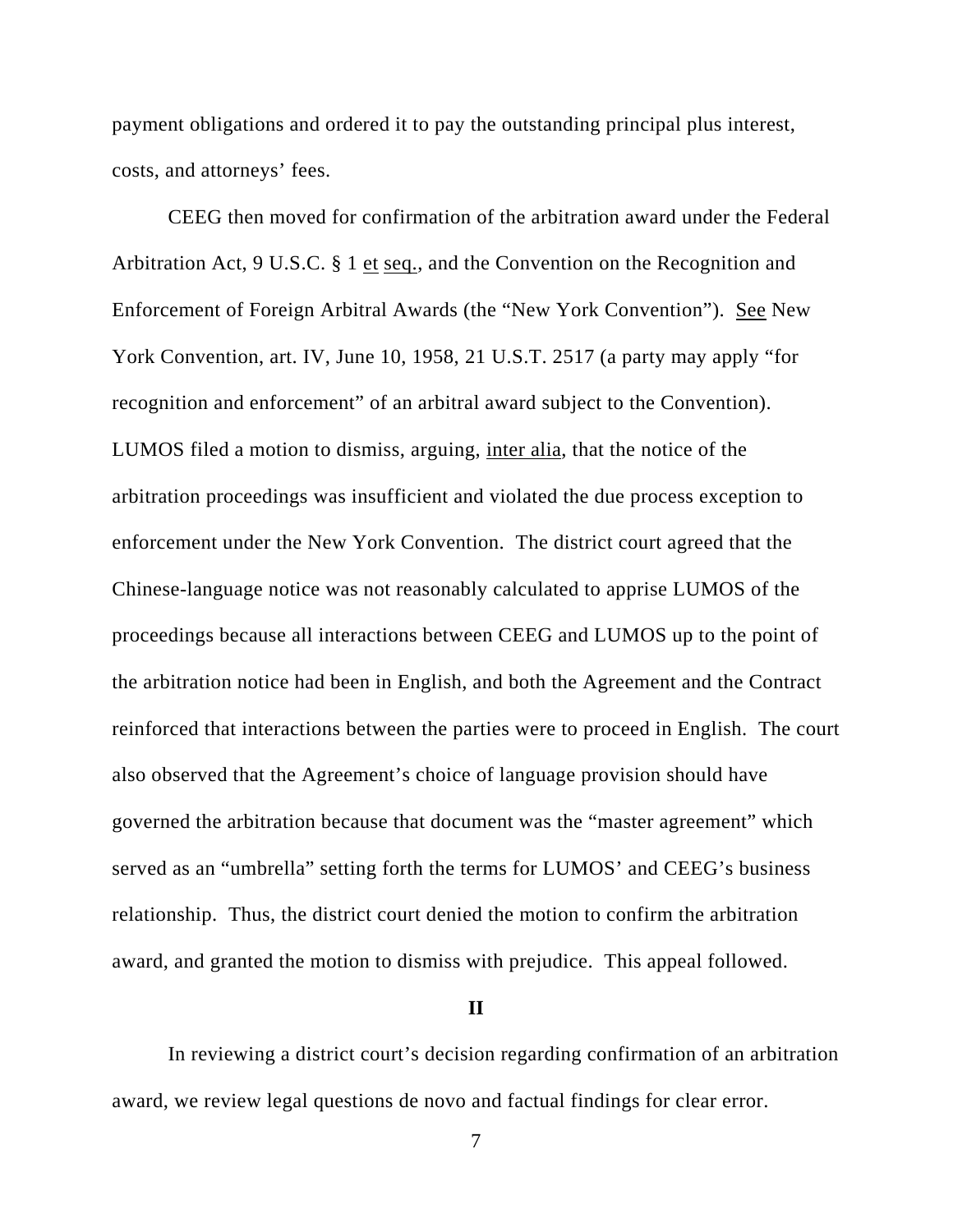Dominion Video Satellite, Inc. v. Echostar Satellite L.L.C., 430 F.3d 1269, 1275 (10th Cir. 2005). An error is clear "if the district court's findings lack factual support in the record or if, after reviewing all the evidence, we have a definite and firm conviction that the district court erred." See Middleton v. Stephenson, 749 F.3d 1197, 1201 (10th Cir. 2014).

We do not owe deference to the district court's legal conclusions, but we afford "maximum deference" to the arbitrators' decisions. See ARW Expl. Corp. v. Aguirre, 45 F.3d 1455, 1462 (10th Cir. 1995). Our standard of review of arbitral awards "is among the narrowest known to the law." Id. (quotation omitted). We are "not authorized to reconsider the merits of an award even though the parties may allege that the award rests on errors of fact or on misinterpretation of the contract." United Paperworkers Int'l Union, AFL-CIO v. Misco, Inc., 484 U.S. 29, 36 (1987). Thus, "[a]n arbitrator's erroneous interpretations or applications of law are not reversible." ARW Expl. Corp., 45 F.3d at 1463.Although

[t]he arbitrator may not ignore the plain language of the contract . . . [,] as long as the arbitrator is even arguably construing or applying the contract and acting within the scope of his authority, that a court is convinced he committed serious error does not suffice to overturn his decision.

United Paperworkers Int'l Union, 484 U.S. at 38.

Under the New York Convention, a court must "confirm the award unless it finds one of the grounds for refusal or deferral of recognition or enforcement of the award specified in the said Convention." 9 U.S.C. § 207; see also Encyclopaedia Universalis S.A. v. Encyclopaedia Britannica, Inc., 403 F.3d 85, 90 (2d Cir. 2005).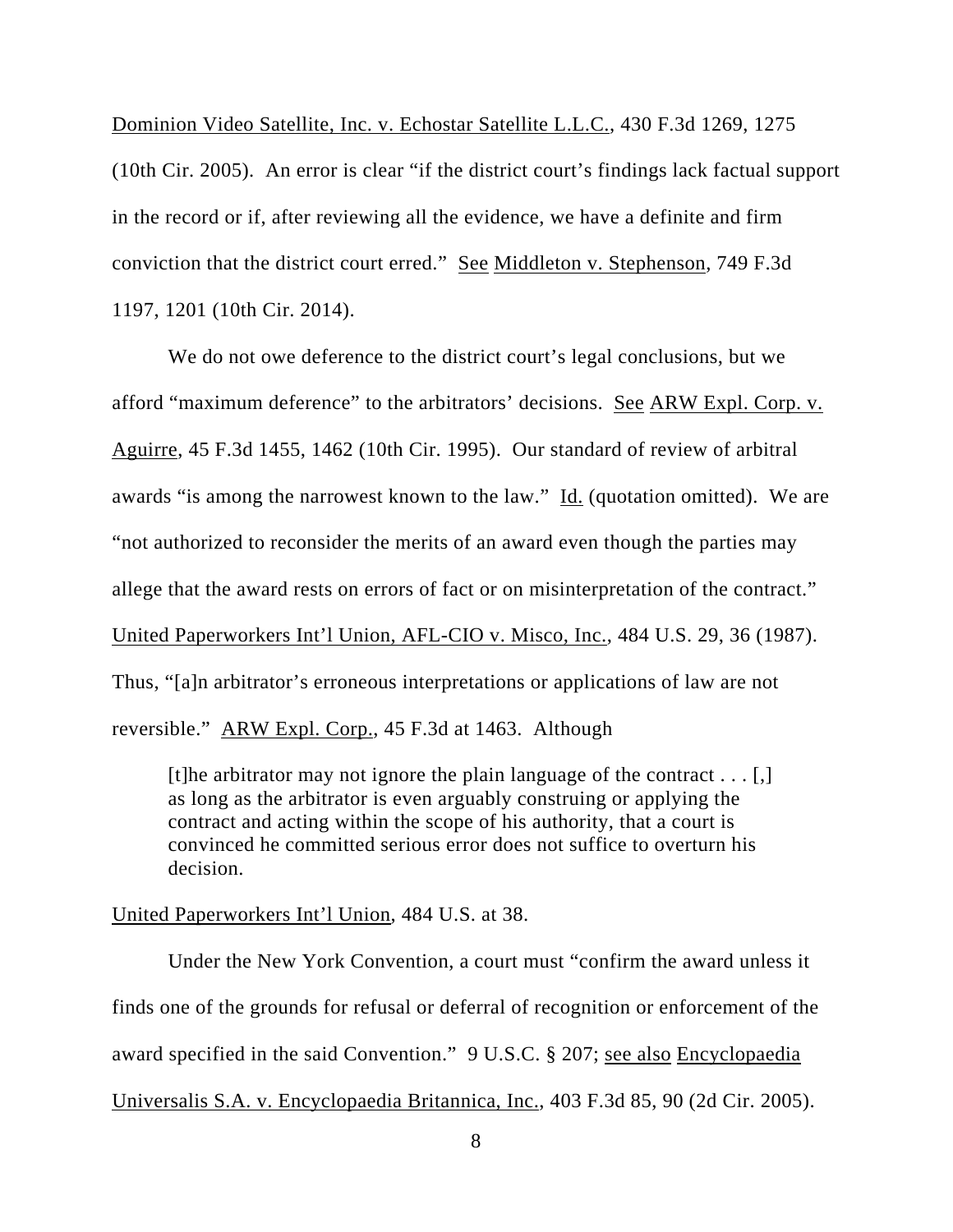The defenses specified in the New York Convention include: (1) "[t]he party against whom the award is invoked did not receive proper notice . . . of the arbitration proceedings"; and (2) "[t]he composition of the arbitral authority or the arbitral procedure was not in accordance with the agreement of the parties." New York Convention art.  $V(1)(b) \& (d)$ . Courts construe these defenses "narrowly, to encourage the recognition and enforcement of commercial arbitration agreements in international contracts." See Karaha Bodas Co. v. Perusahaan, 364 F.3d 274, 288 (5th Cir. 2004) (quotation omitted). As the party opposing enforcement of the arbitral award, LUMOS bears the burden of proving that one of the defenses applies. Id. Moreover, CEEG argues that to overcome the strong presumption in favor of enforceability under the Convention, LUMOS must also show prejudice from any procedural error. Accord id. at 296. The district court held that LUMOS had carried its "heavy burden" because CEEG's insufficient notice deprived LUMOS of the opportunity to designate the arbitration panel, and the panel's composition was therefore not in accordance with the parties' agreement. This appeal thus turns on the first defense—adequacy of notice.

To judge compliance with the New York Convention's "proper notice" requirement, courts look to the forum's standards of due process. See Iran Aircraft Indus. v. Avco Corp., 980 F.2d 141, 145 (2d Cir. 1992). Notice must be "reasonably calculated, under all the circumstances, to apprise interested parties of the pendency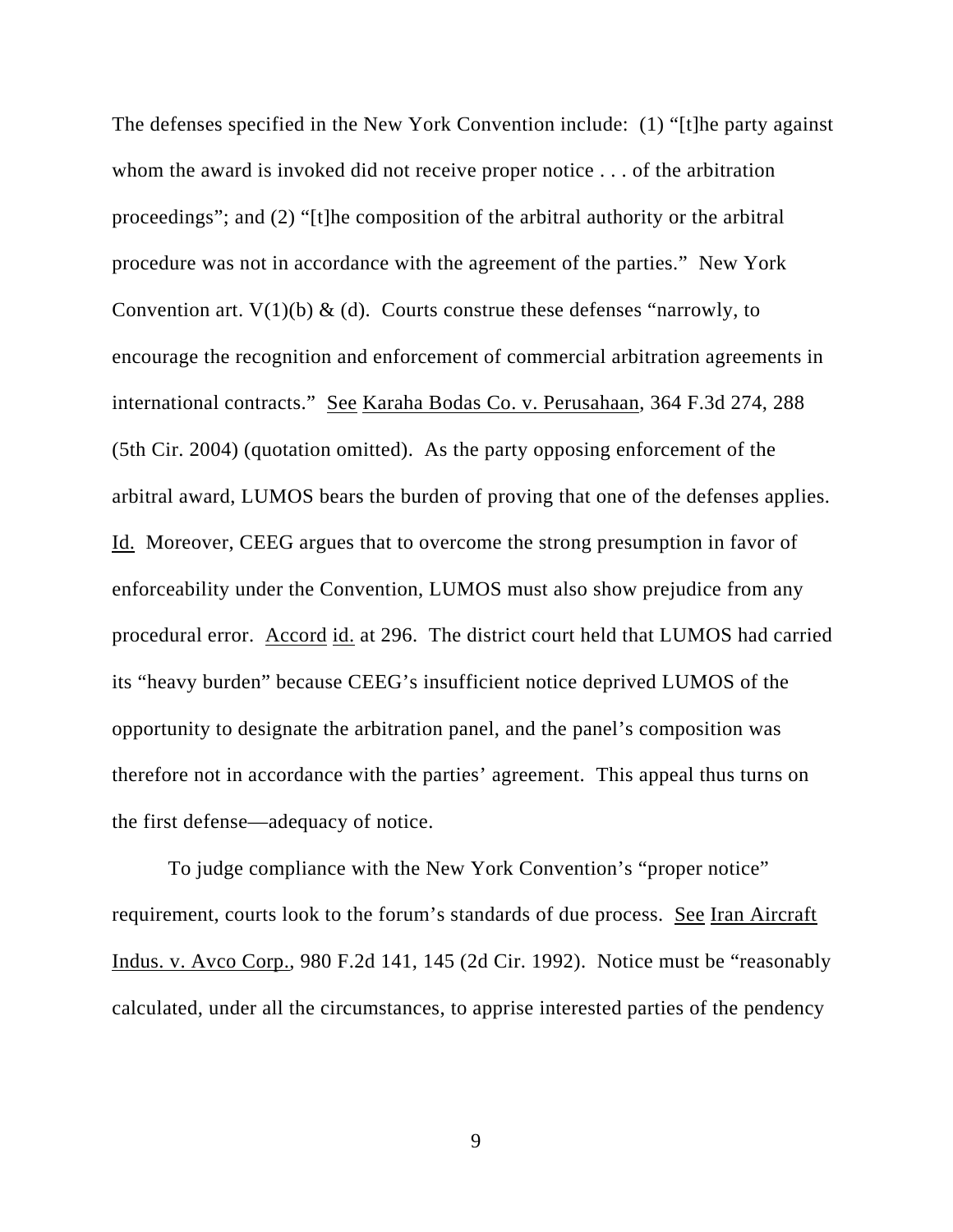of the action and afford them an opportunity to present their objections." Mullane v. <u>Cent. Hanover Bank & Tr. Co.</u>, 339 U.S. 306, 314  $(1950).$ <sup>1</sup>

 We conclude that the Chinese-language notice was not reasonably calculated to apprise LUMOS of the proceedings. All previous communications between CEEG and LUMOS had been in English, the Contract reinforced that English would govern the relationship by requiring that the English language version of the Contract would control, and the Agreement memorialized the parties' understanding that all interactions and dispute resolution proceedings would be in English.<sup>2</sup> Nearly a month after the notice had been sent, CEEG responded to an email from LUMOS with a short English-language explanation that the Chinese documents constituted notice. Thus, CEEG demonstrated the ease with which it could have sent notice in a language it knew LUMOS would understand. Simply, CEEG could not have reasonably calculated that notice in a language it knew LUMOS' executives would be unable to comprehend would apprise

<sup>&</sup>lt;u>1</u> <sup>1</sup> Because our analysis concerns only whether notice in Chinese was reasonably calculated to apprise LUMOS of the arbitration proceedings, we do not consider CEEG's arguments that LUMOS should have known that the documents constituted notice.

<sup>&</sup>lt;sup>2</sup> CEEG argues that we must defer to the arbitration panel's determination that the Agreement does not govern the transaction memorialized in the Contract. But we reject the contention that we "must overlook agreed-upon arbitral procedures" in deference to the public policy in favor of international arbitration. Accord Encyclopaedia Universalis, 403 F.3d at 91. Moreover, our holding does not rely on the conclusion that the Contract was bound by the terms of the Agreement. Rather, the Agreement is one piece of evidence demonstrating that the parties understood their relationship would proceed in English, and that CEEG suddenly deviated from that understanding and practice when providing notice.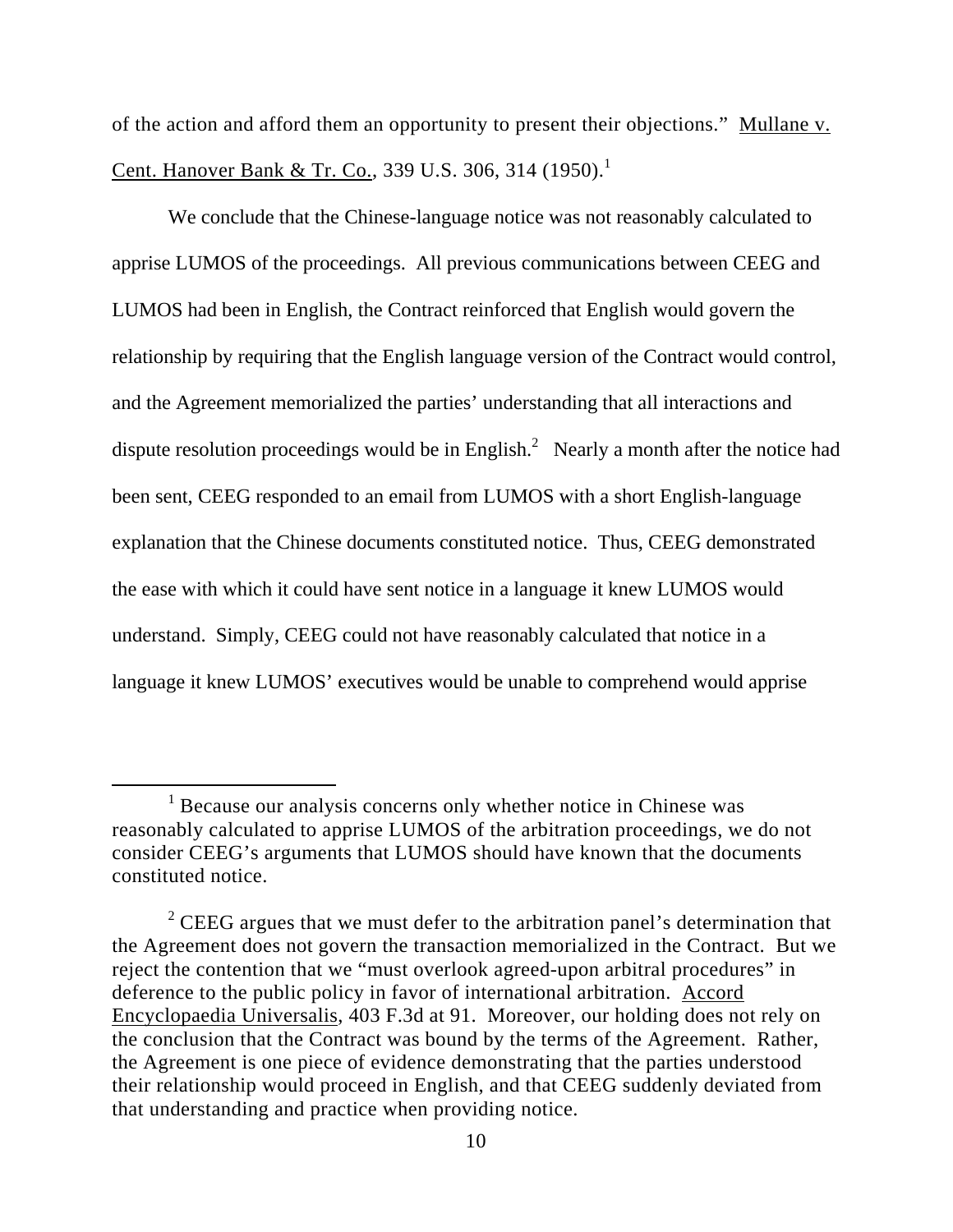LUMOS of the arbitration proceedings. $3$  On these facts, we conclude that notice in Chinese was not reasonably calculated to apprise LUMOS of the CIETAC proceedings.

 CEEG contends LUMOS must demonstrate prejudice from any deficient notice. In support of a prejudice requirement in the context of the New York Convention, CEEG cites several out-of-circuit cases. See Karaha Bodas Co., 364 F.3d at 296; Calbex Mineral Ltd. v. ACC Res. Co., 90 F. Supp. 3d 442, 459 (W.D. Pa. 2015); Compagnie des Bauxites de Guinee v. Hammermills, Inc., 1992 WL 122712, at \*5 (D.D.C. May 29, 1992). LUMOS does not contest that a prejudice requirement applies. We thus assume without deciding that a party opposing confirmation of an arbitral award under the New York Convention must demonstrate prejudice in order for a defense to apply.

The district court found that the Chinese-language notice caused LUMOS to remain unaware that arbitration proceedings had commenced, thereby depriving it of the opportunity to participate in selecting arbitrators. But CEEG contends that CIETAC's appointed arbitrators were "neutral," and thus the proceedings did not prejudice LUMOS. This argument is unconvincing. The New York Convention itself provides improper composition of the arbitral tribunal as a defense to confirmation of an arbitration award. New York Convention art. V; see also Encyclopaedia Universalis S.A., 403 F.3d at 91-92

 $\frac{1}{3}$ <sup>3</sup> CEEG argues that CIETAC, and not CEEG, sent the arbitration notice. This argument is undermined by the fact that the notice letter appears to have been signed by CEEG's counsel. Regardless, CIETAC's rules plainly state that absent agreement between the parties, arbitration proceedings will be held in "Chinese or any other language designated by CIETAC having regard to the circumstances of the case." CIETAC Rules art. 71 § 1 (emphasis added). Thus, CEEG could have moved for CIETAC to proceed in English. CEEG cannot avoid responsibility for insufficient notice by arguing that it assigned to a third party the duty to ensure that the notice was reasonably calculated to apprise LUMOS of the proceedings.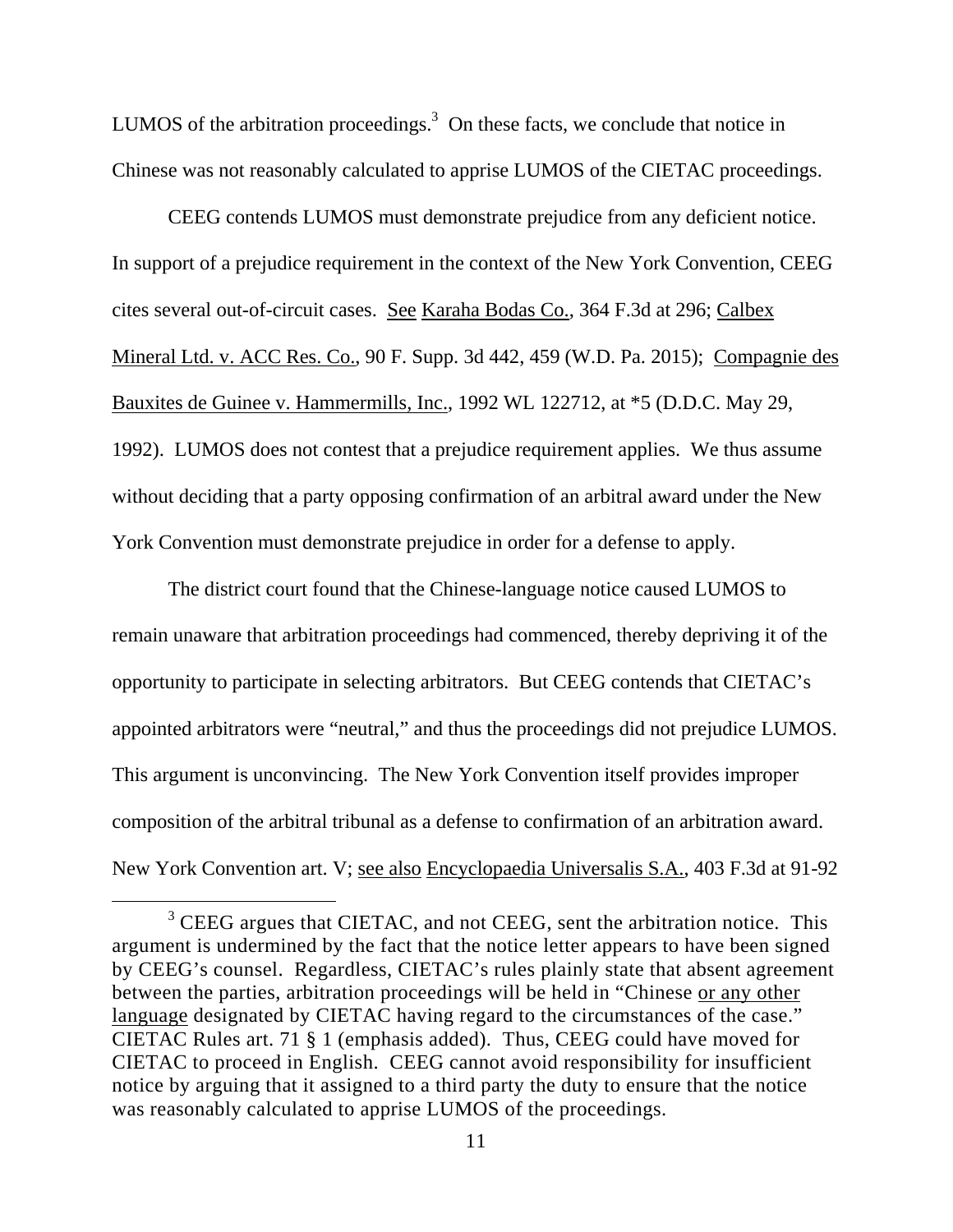(affirming refusal to confirm arbitral award because the "composition of the arbitral authority was not in accordance with the parties' agreement"). Hindering the right to participate in the panel-selection process is not a minor procedural misstep. The arbitral tribunal determines the parties' rights with virtually no possibility of appeal or review. See ARW Expl. Corp., 45 F.3d at 1462 (our standard of review of arbitral awards "is among the narrowest known to the law" (quotation omitted)). We agree with the district court that depriving LUMOS of the right to participate in appointing the arbitral tribunal itself evidences substantial prejudice.

CEEG further argues that LUMOS was not prejudiced because LUMOS received actual notice in the May 7, 2013 email, but CIETAC did not "officially appoint" the three-person arbitral tribunal until twenty days later. During that period, LUMOS did not enter an appearance in the arbitration, and specifically did not request that the appointment deadline be extended. CEEG argues that LUMOS has not provided a reasonable explanation for its failure to appear in the proceedings until June 20, 2013. CEEG contends that LUMOS' unreasonable inattentiveness—and not insufficient notice—caused any inability to select an arbitrator.

This argument suffers two fatal flaws. CEEG did not argue that LUMOS failed to diligently pursue its rights until its reply brief. The argument is therefore waived. Adler v. Wal-Mart Stores, Inc., 144 F.3d 664, 679 (10th Cir. 1998) ("Arguments inadequately briefed in the opening brief are waived."). Even were the argument not waived, we review the district court's factual findings for clear error. Dominion Video Satellite, Inc., 430 F.3d at 1275. The district court found that LUMOS diligently engaged the services